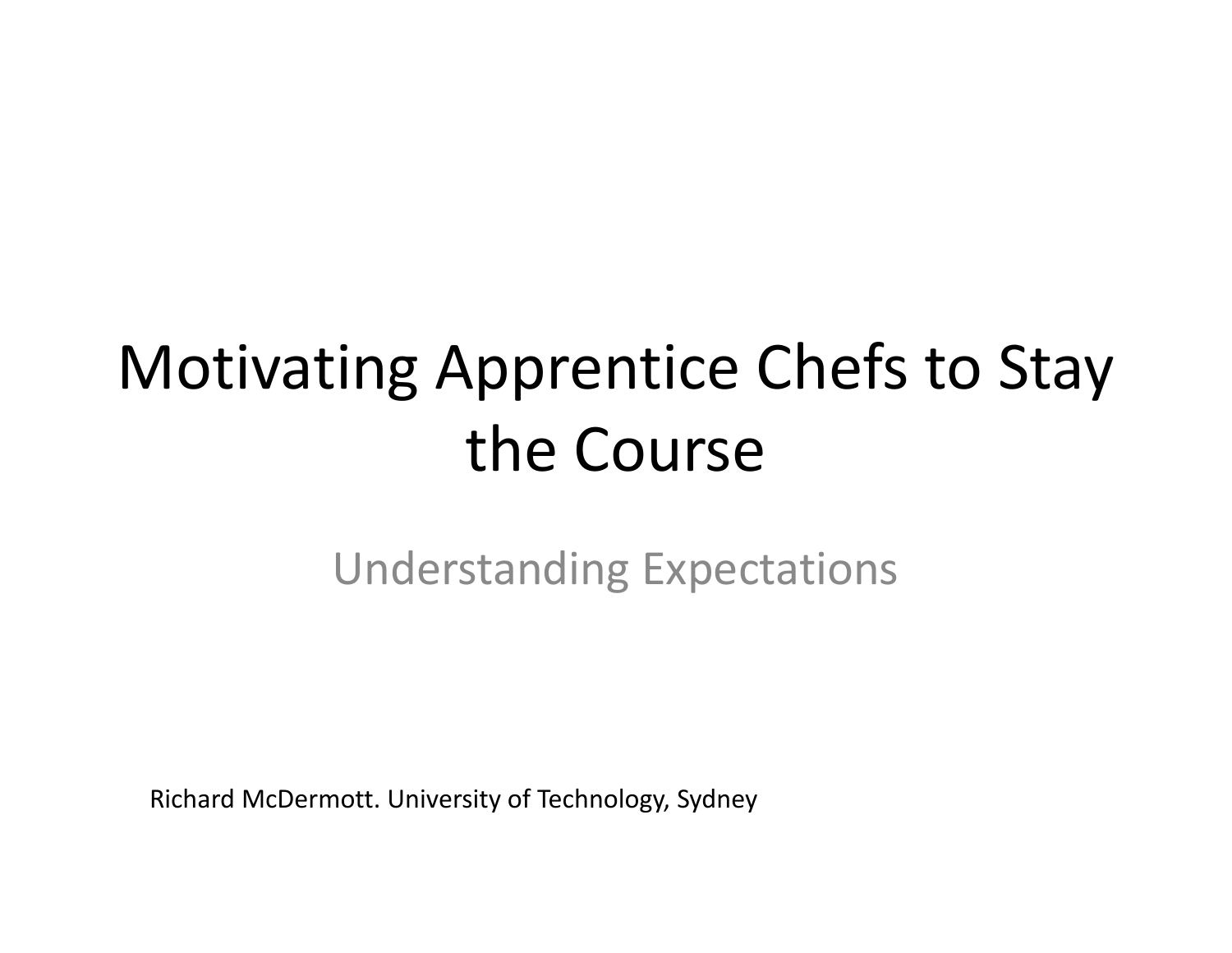# Earlier research findings

- Trainees and apprentices are now different learner workers with particular aspirations for their employment and learning
- A person's relationship with their boss/supervisor is important
- Workplace learning is still the most significant component of an apprenticeship
- The degradation of traditional skills is in part an unavoidable component of the changes in labour and technology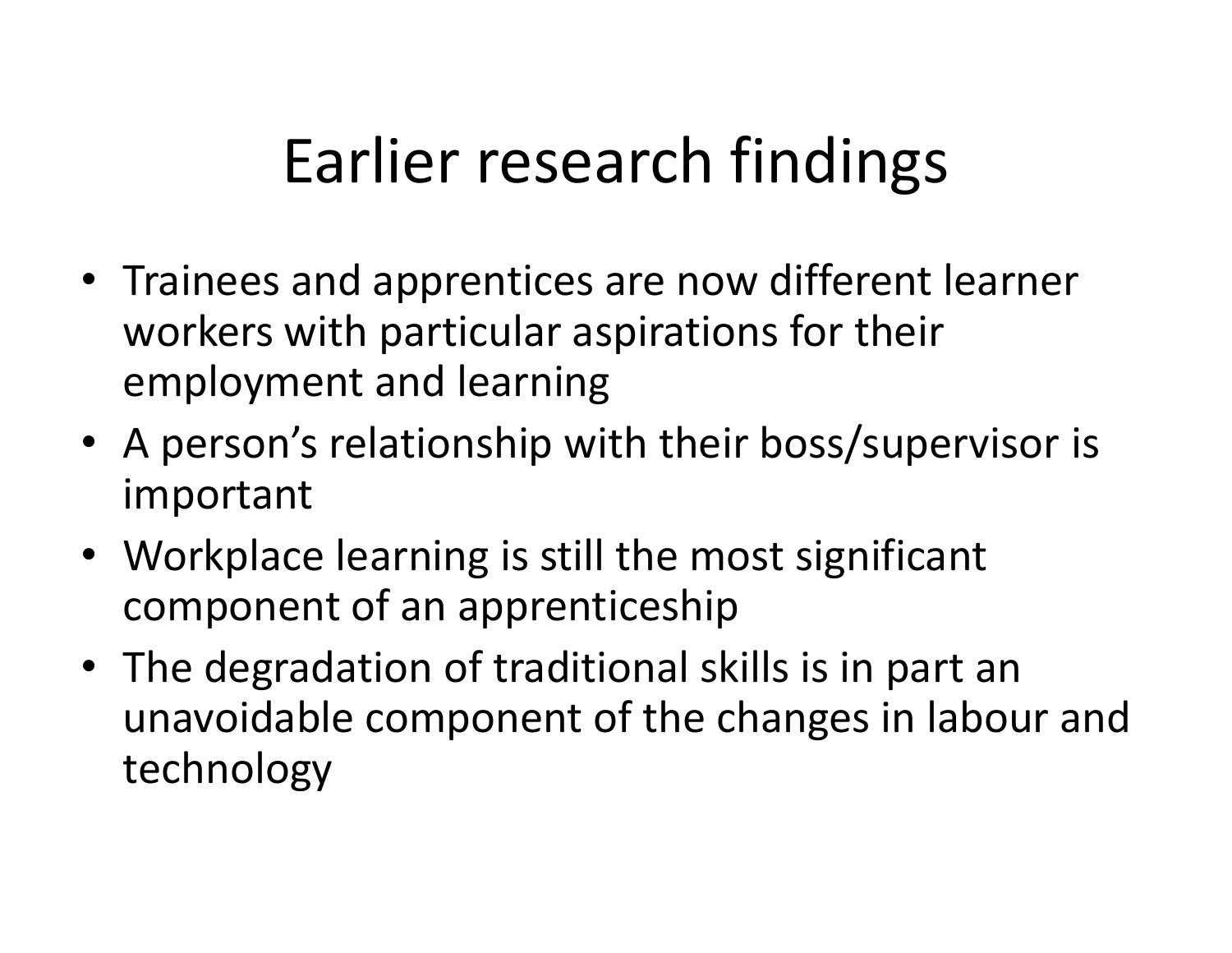## Research questions for the apprentices

- The range of activities they undertook.
- •How much of their work activities were routine or non-routine.
- $\bullet$ How much discretion they had in their work.
- •Their degree of responsibility.
- $\bullet$ The intensity of their work tasks.
- •The knowledge required for their work practice.
- • How much of their work was premised on interactions with others.
- The ease with which they could participate fully in the workplace.

Billett, S. 2002c, 'Workplace Pedagogic Practices: Co-Participation and Learning', British Journal of Educational Studies, vol. 50, no. 4, pp. 457-481.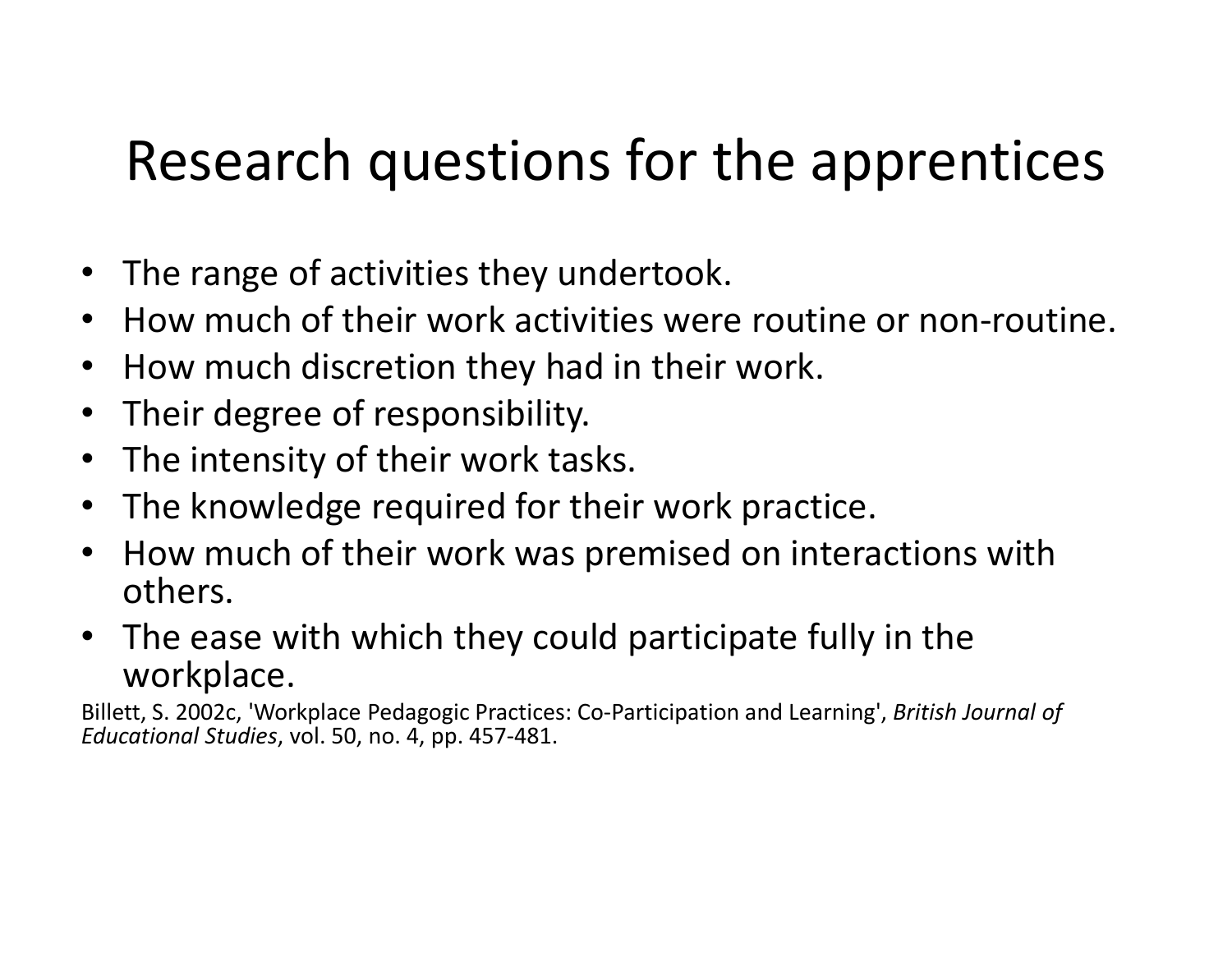## Key research literature

- The importance and limitations of Lave and Wenger'stheory from novice to expert *Fuller, A. & Unwin, L. 2003, Fuller, A.,* Hodkinson, H., Hodkinson, P. & Unwin, L. 2005
- Working conditions, poor quality training and lack of support Snell, D. & Hart, A. 2007, 2008
- The learning and retention of skilled workers smith, A., Oczkowski, E. & Selby-Smith, C. 2008
- Motivation, work expectations and the apprentice's relationship with their boss Gow, K., Hinschen, C., Anthony, D. & Warren, C. 2008
- Affording workplace learning and coparticipation Billett, S. 2001, 2001a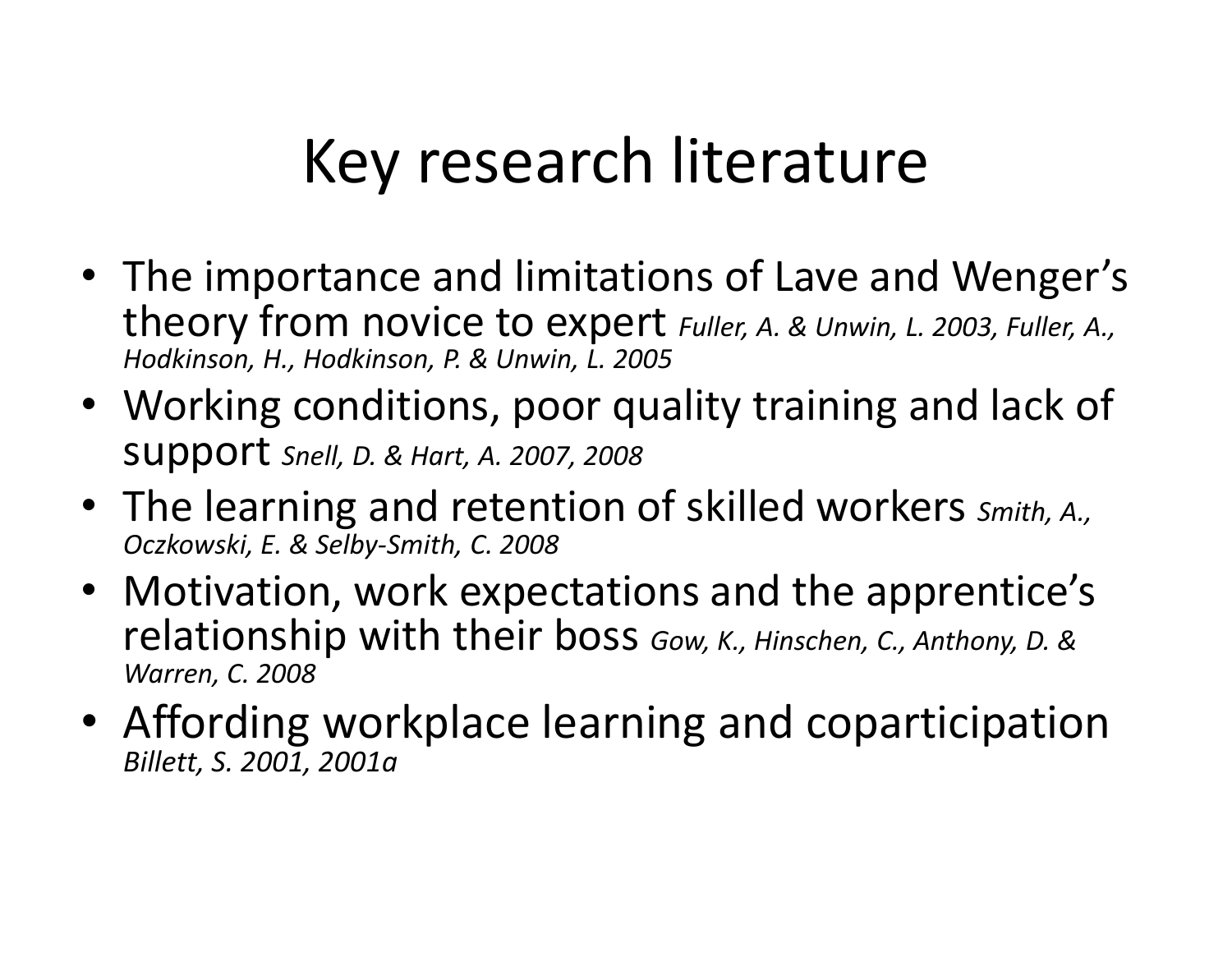

Skule, S. & Reichborn, A., N. 2002, Learning Conducive Work: A survey of learning conditions in Norwegian workplaces,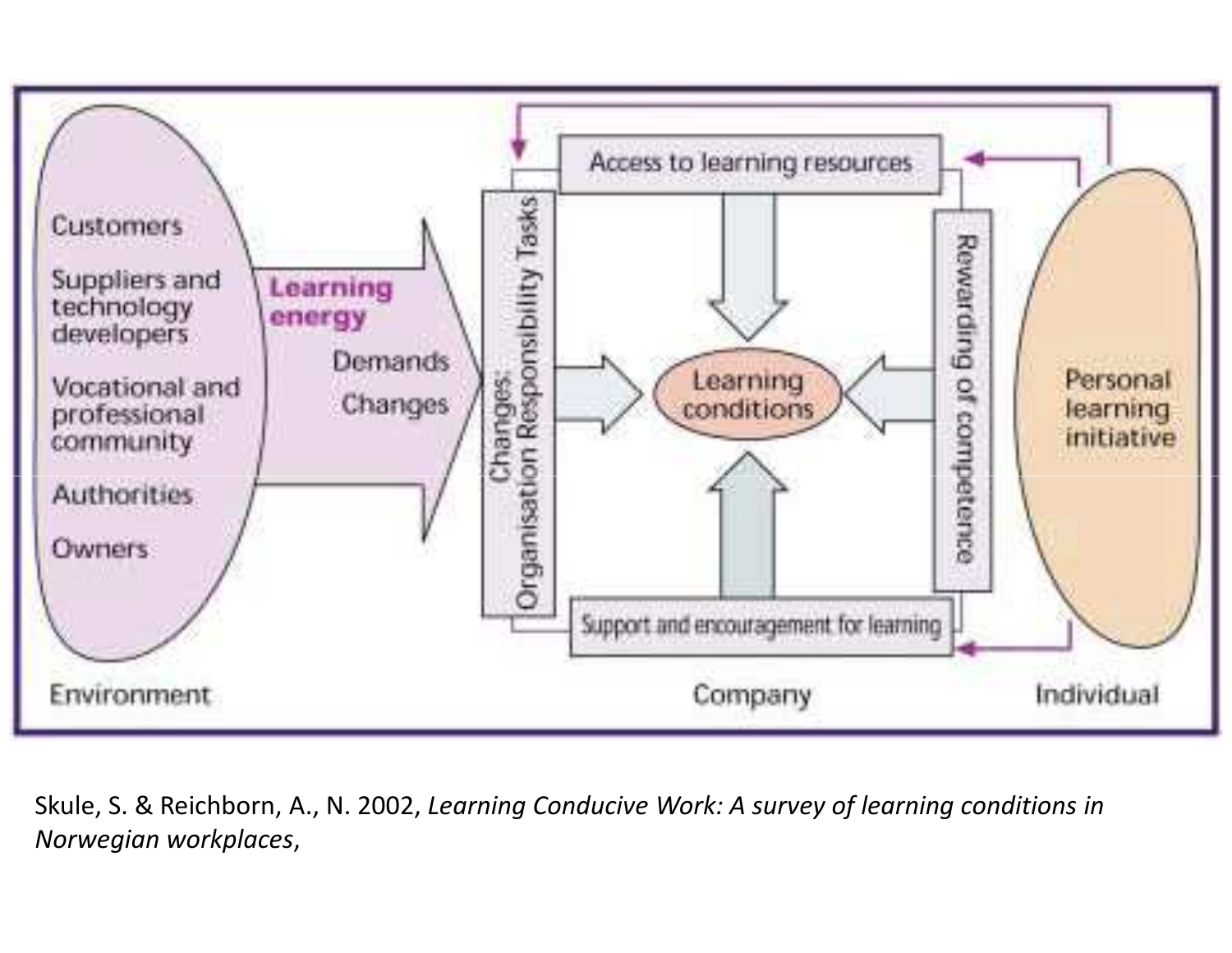

- Expectancy: the likelihood that working hard will result in satisfaction
- Instrumentality: the correlation between meeting performance requirements and receiving job related rewards
- Valence: the value of the rewards.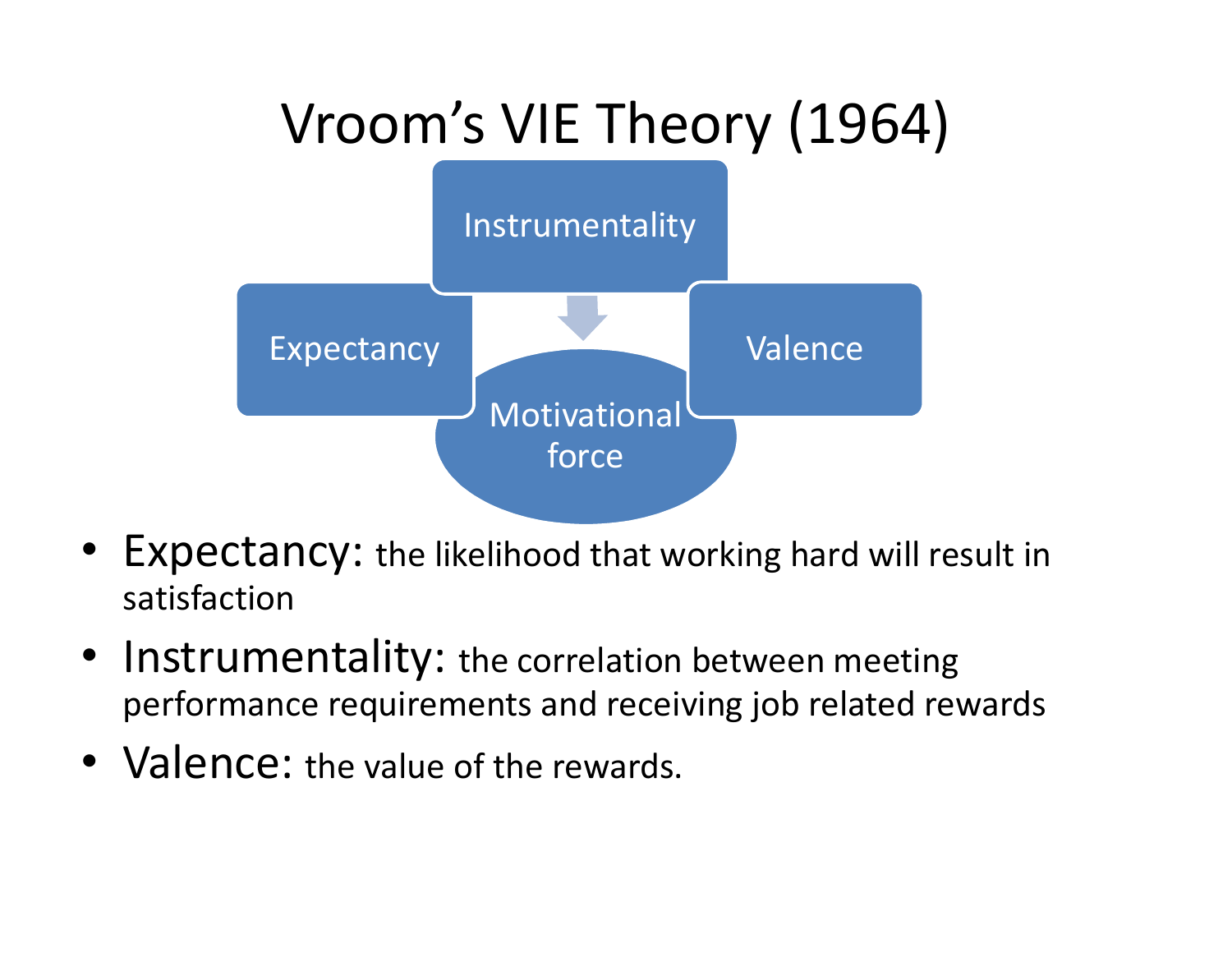

Porter, L. & Lawler, E.E. 1968, Managerial attitudes and Performance, Dorsey Press, Homewood Ill.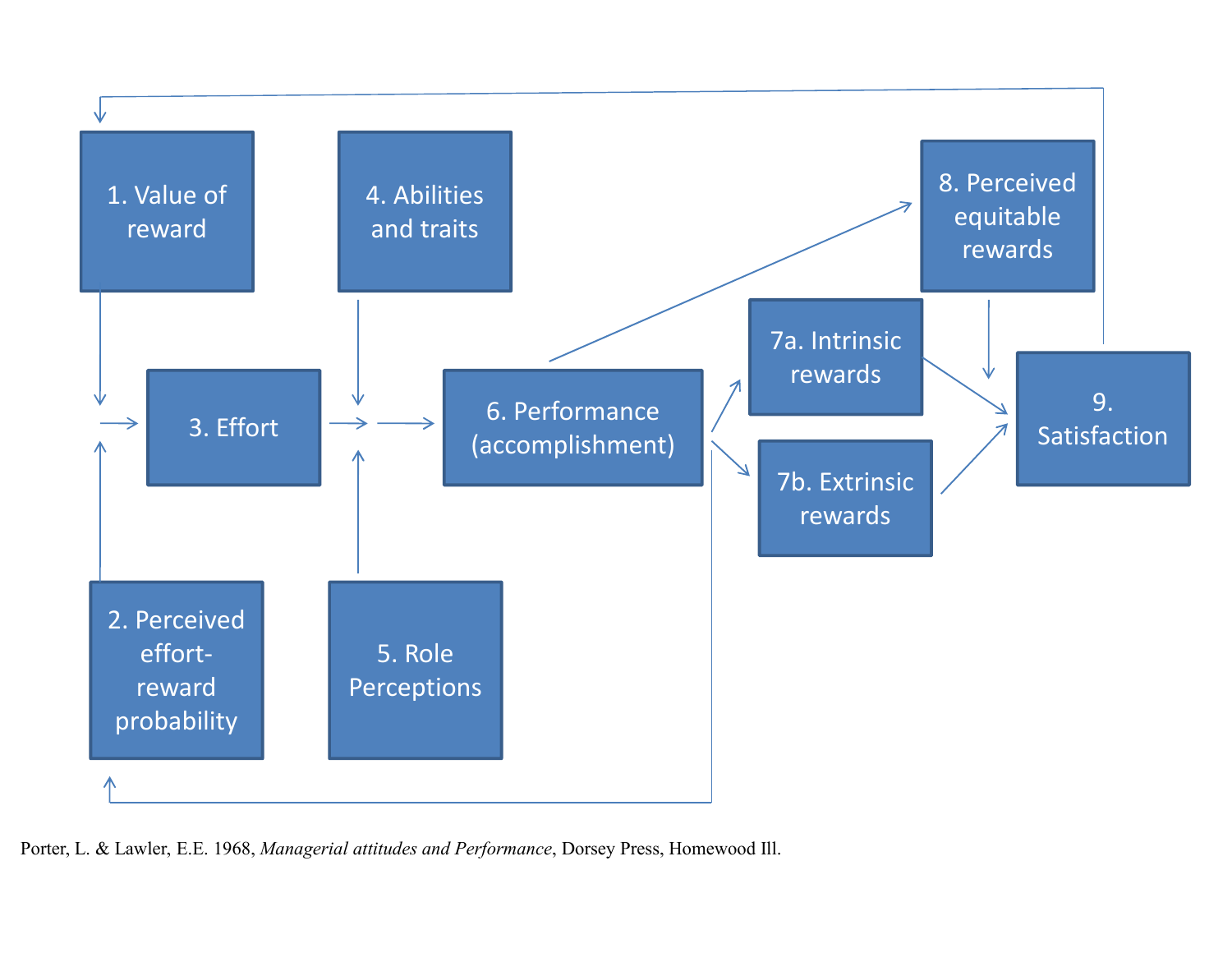# Concluding remarks

- Retaining enthusiastic, motivated individuals starts from their induction, this is a person not a condition.
- Knowledge is a shared commodity where all members of the group can make an important contribution.
- Find out what apprentices value and make the work valuable, share the low status work with everyone.
- Make the work doable, give them the skills and knowledge to motivate organisational as well as personal goals.
- Afford opportunities for them to stretch and shine, build their strengths and confidence.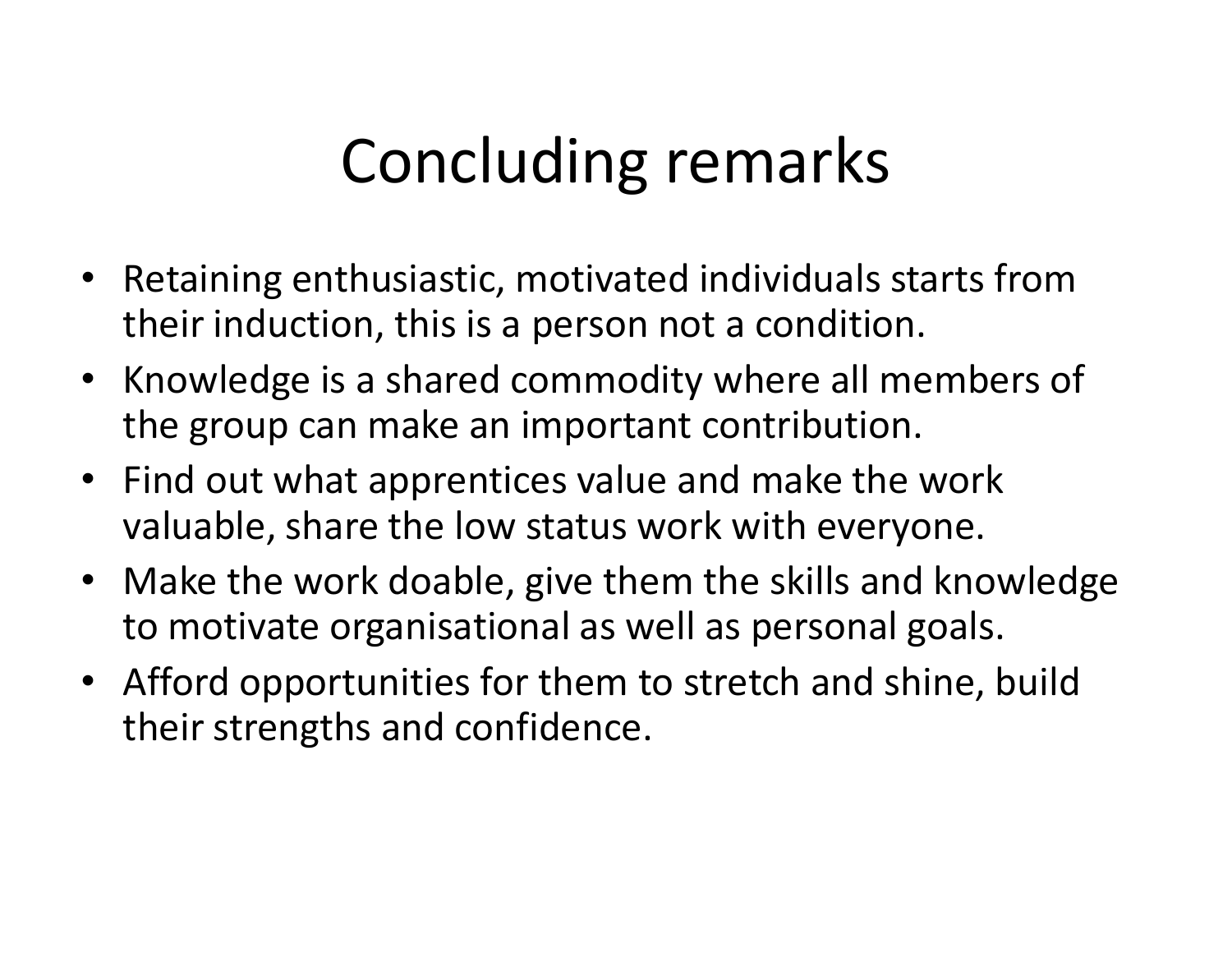"I was always encouraged to try new things and try new skills and work with different ingredients and if I couldn't, like we didn't have the budget at work, a couple of chefs bought me cook books. They would come in with different ingredients and say have you used this before and I'd say no.

Buying things, we'd go through it together and sit down after work and go through recipes and books and ingredients just to show me new things I probably wouldn't see if I wasn't in the industry or if I hadn't worked in places like that.

I wouldn't get that at home, they are only things you would get working in a commercial kitchen."

Third year apprentice